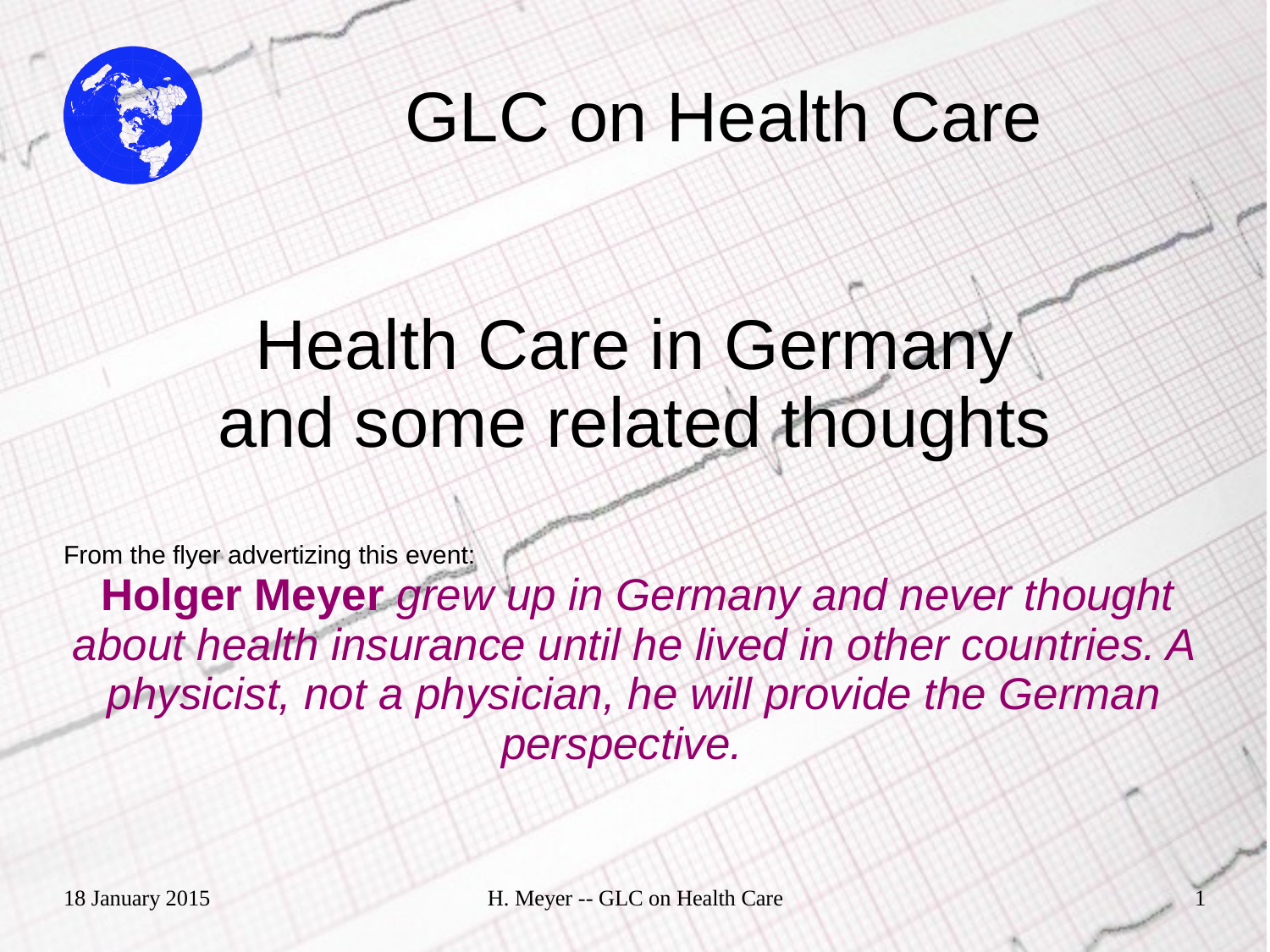# Health Care is a Human Right

- United Nations "Universal Declaration of Human Rights" article 25 Article 25 1.Everyone has the right to a standard of
	- Adopted 10 Dec. 1948
	- Became international law in 1976
- living adequate for the health and well-being of himself and of his family, including food, clothing, housing and medical care and necessary social services, and the right to security in the event of unemployment, sickness, disability, widowhood, old age or other lack of livelihood in circumstances beyond his control. 2.Motherhood and childhood are entitled to special care and assistance. All children, whether born in or out of wedlock, shall enjoy the same social protection.
- International Covenant on Economic, Social and Cultural Rights
	- US signed, but never ratified
	- Pretty much everybody else did

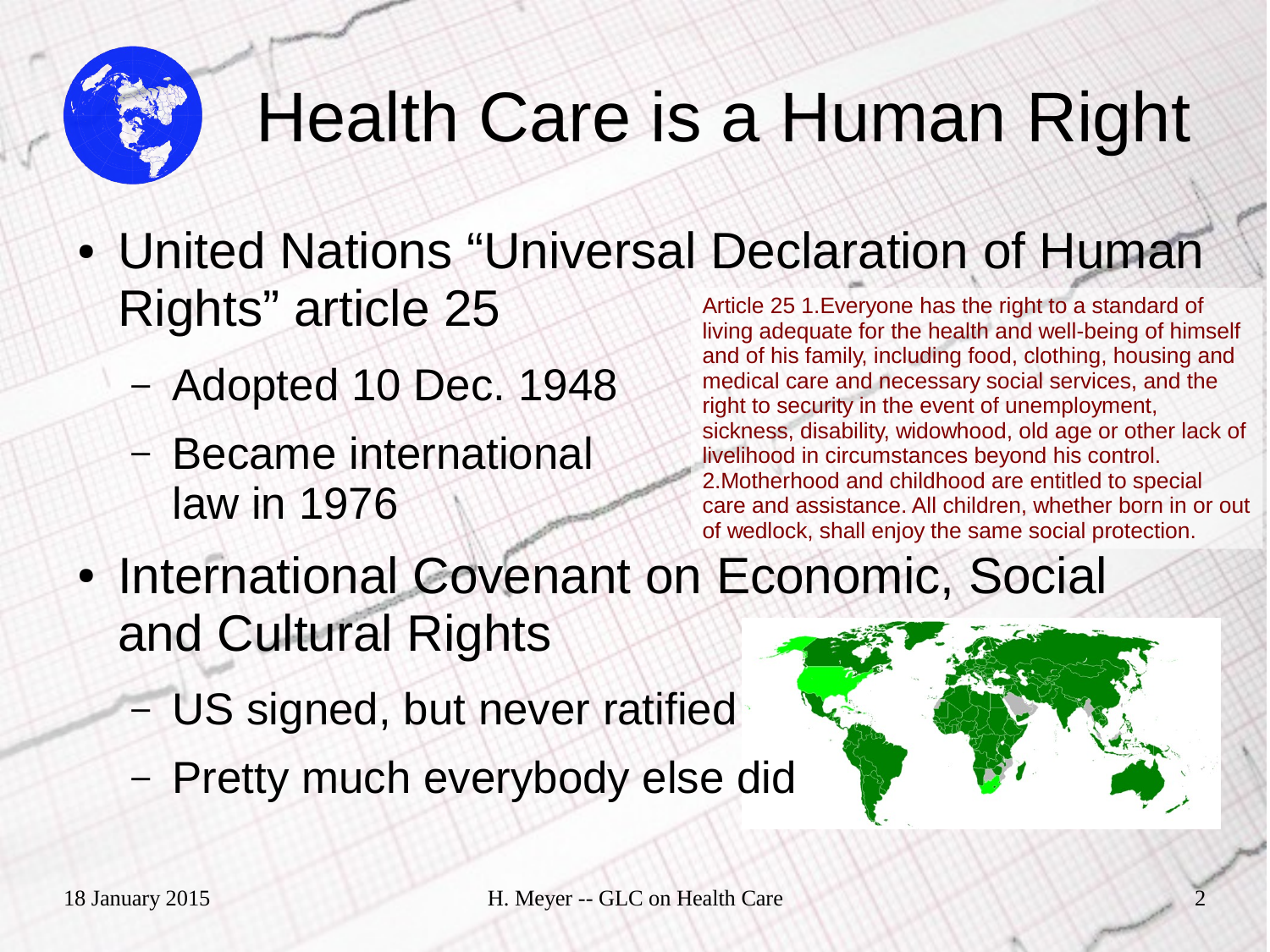

## German Health Care System

- Dating back to Otto von Bismarck's social legislation:
	- Health Insurance Bill of 1883
	- Also: Accident Insurance Bill of 1884 and Old Age and Disability Insurance Bill of 1889
- Today: Universal multi-payer system
	- "Gesetzliche Krankenversicherung" (law-enforced health insurance) (a.k.a. sickness funds)
	- Or optionally "Private Krankenversicherung"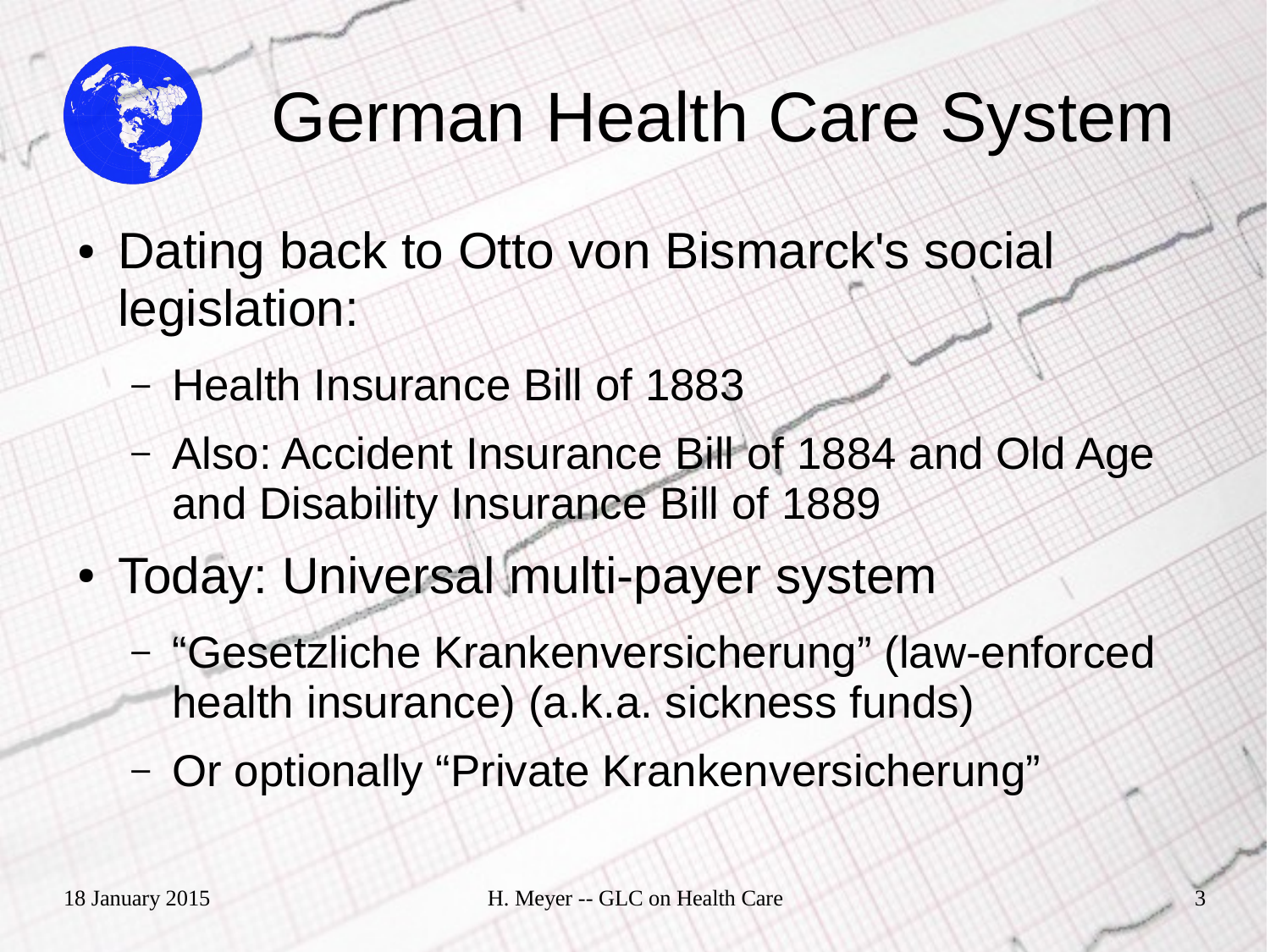

## German Health Care System

- Decentralized
	- Non-profit independent hospitals
	- Independent physicians and practices
	- ~1100 public or private sickness funds (only a few large ones)
- Provides good coverage at a reasonable cost
	- Life expectancy 78/83 years (m/f)
		- US: 76/81 years
	- \$4617 per capita, 11.3% GDP (2012)
		- US: \$8895 per capita, 17.9% (2012)
	- Co-pay introduced in 1980, still low today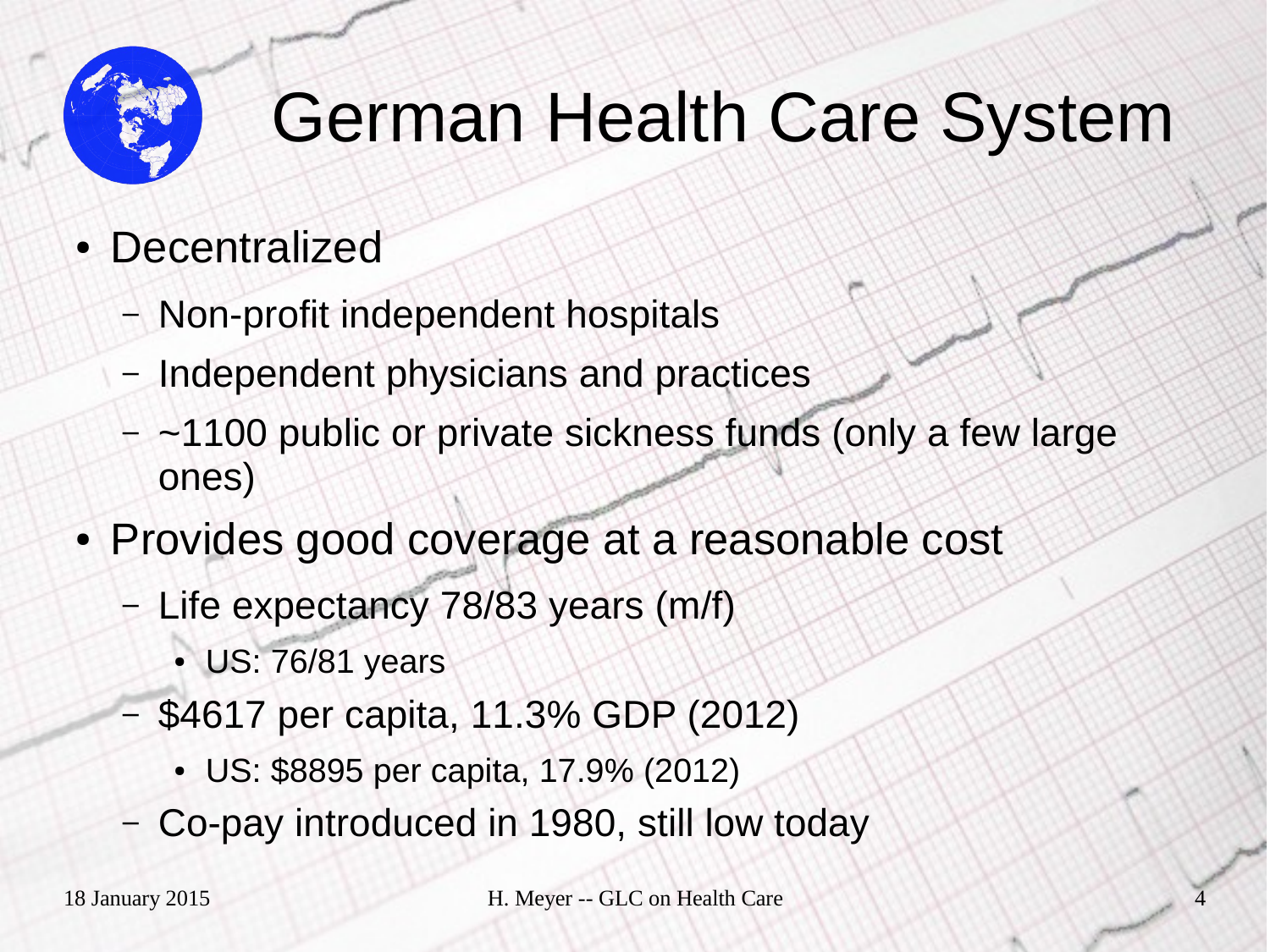

## What it really means

- My friend during high school lost a few fingers to his curiosity about chemistry and explosives
	- He got great care, emergency and follow-up surgeries.
	- We didn't hold any bake-sales to pay hospital bills
- Another friend here in the US got cancer when I was a student.
	- It was detected early, prognosis for complete cure after surgery was good
	- Cost was prohibitive to the patient. She did not receive the surgery and died ~18 months later.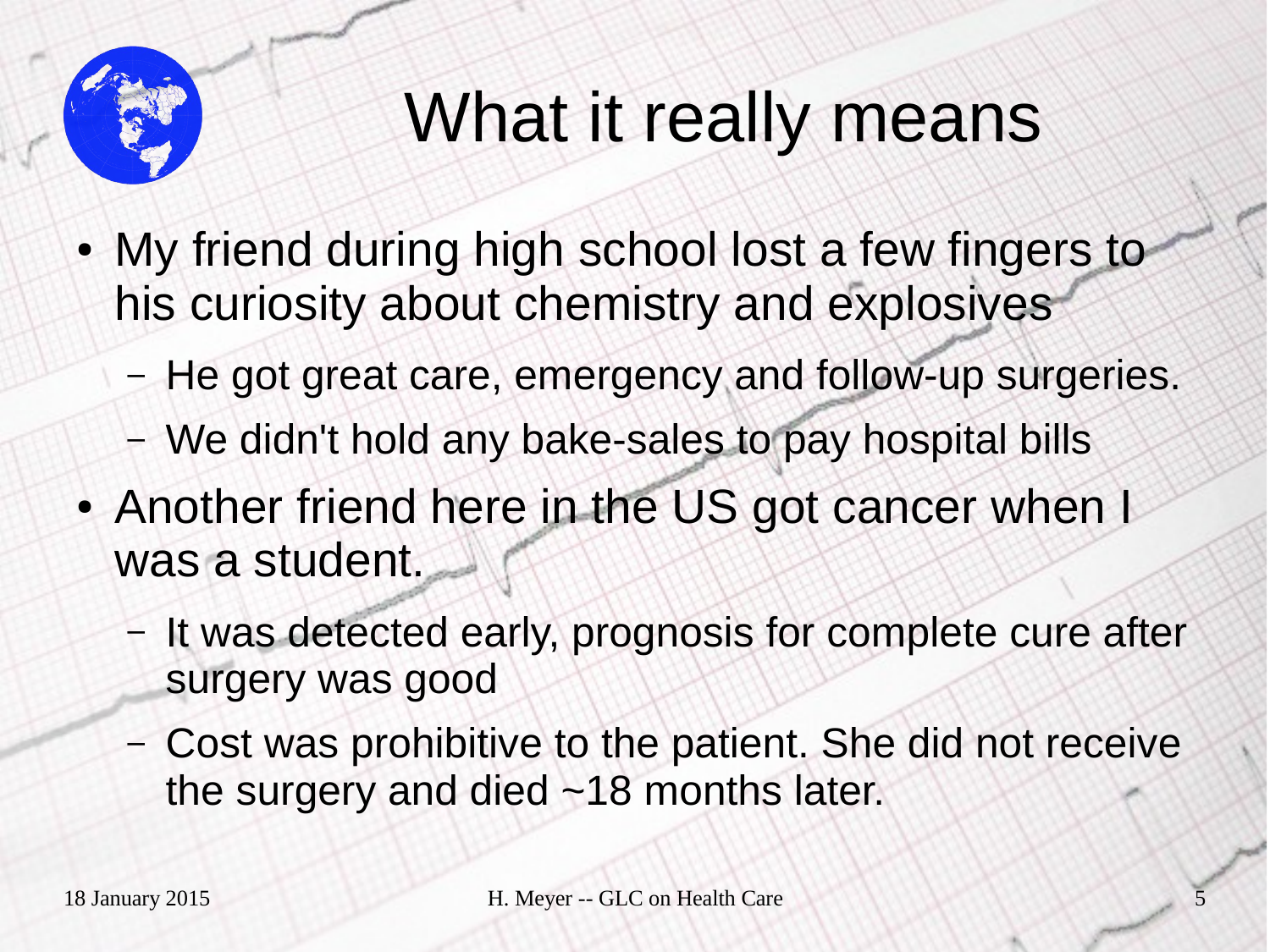#### Issues in German Health care

- The decentralized system has some inefficiencies. Germany currently tries to address these with a central 'electronic health card' (Elektronische Gesundheitskarte)
	- How does privacy get maintained, who has access to the data?
		- Share more data between physicians and hospitals and pharmacies automatically and in a standardized, compatible way vs. the ability of the patient to manage who learns about his/her health history
	- This has been going on for years.